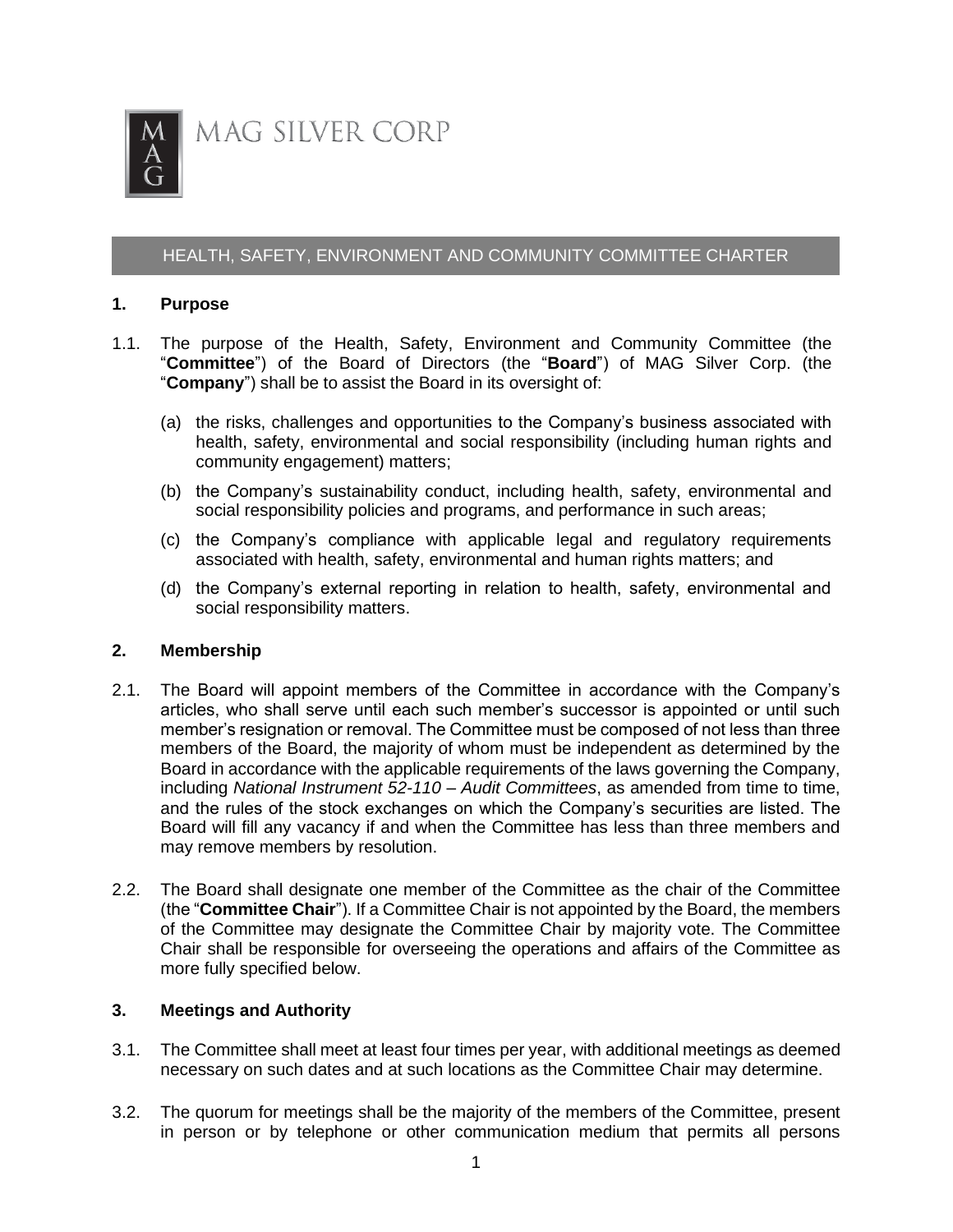participating in the meeting to communicate with each other. No business may be transacted by the Committee at a meeting unless a quorum of the Committee is present.

- 3.3. The Committee may invite an advisor (or advisors), including any member of the Company's management team or other person, to attend all or part of any meetings of the Committee, to make presentations, participate in discussions, or provide information and assistance to the Committee as required.
- 3.4. Members of the Board who are not members of the Committee may attend Committee meetings at their discretion.
- 3.5. The Committee may call upon and have access to resources for additional information or advice including external consultants. The Committee has unrestricted access to employees and records to the fullest extent permitted by law and is authorized to take advice from external parties, as appropriate, at the Company's expense.
- 3.6. The Committee Chair, any member of the Committee, the chair of the Board or the Chief Executive Officer may call a meeting of the Committee by notifying the Company's Corporate Secretary who will notify all members of the Board. Notice of the time and place of each meeting shall be given at least 24 hours prior to the time fixed for such meeting.
- 3.7. For each Committee meeting, the Committee Chair shall develop and set the agenda, in consultation with the other members of the Committee, the Board and management, as necessary or appropriate. The agenda and other materials concerning the business to be conducted at the meeting shall, to the extent practicable, be communicated to the Committee members sufficiently in advance of each meeting to permit meaningful review.
- 3.8. As part of each Committee meeting, the Committee shall hold an in-camera session at which management and non-independent directors of the Board are not present, and the agenda for each Committee meeting will afford an opportunity for such a session.
- 3.9. The Corporate Secretary of the Company will act as secretary for meetings of the Committee. In the event that there is no Corporate Secretary or she/he is not available, the Committee Chair will appoint a member of the Committee or other person, as appropriate, to act as secretary for the purposes of such meeting. Minutes will be recorded at each meeting and approved at the following Committee meeting. Following each Committee meeting, the Committee Chair will report to the Board on the issues considered by the Committee, any recommendations being made by the Committee for approval by the Board and on any actions taken by the Committee.

# **4. Responsibilities and Duties**

4.1. To provide oversight for the Company's sustainability matters, the Committee will, among other things, review and monitor, seek recommendations from management or third-party experts (as considered appropriate by the Committee) and, when deemed appropriate by the Committee, make recommendations to the Board with respect to sustainability matters. In fulfilling its responsibilities, the Committee will:

## *A. Health, Safety and Environment:*

(a) review and monitor the health, safety and environmental policies and activities of the Company for consistency with industry best practices and compliance with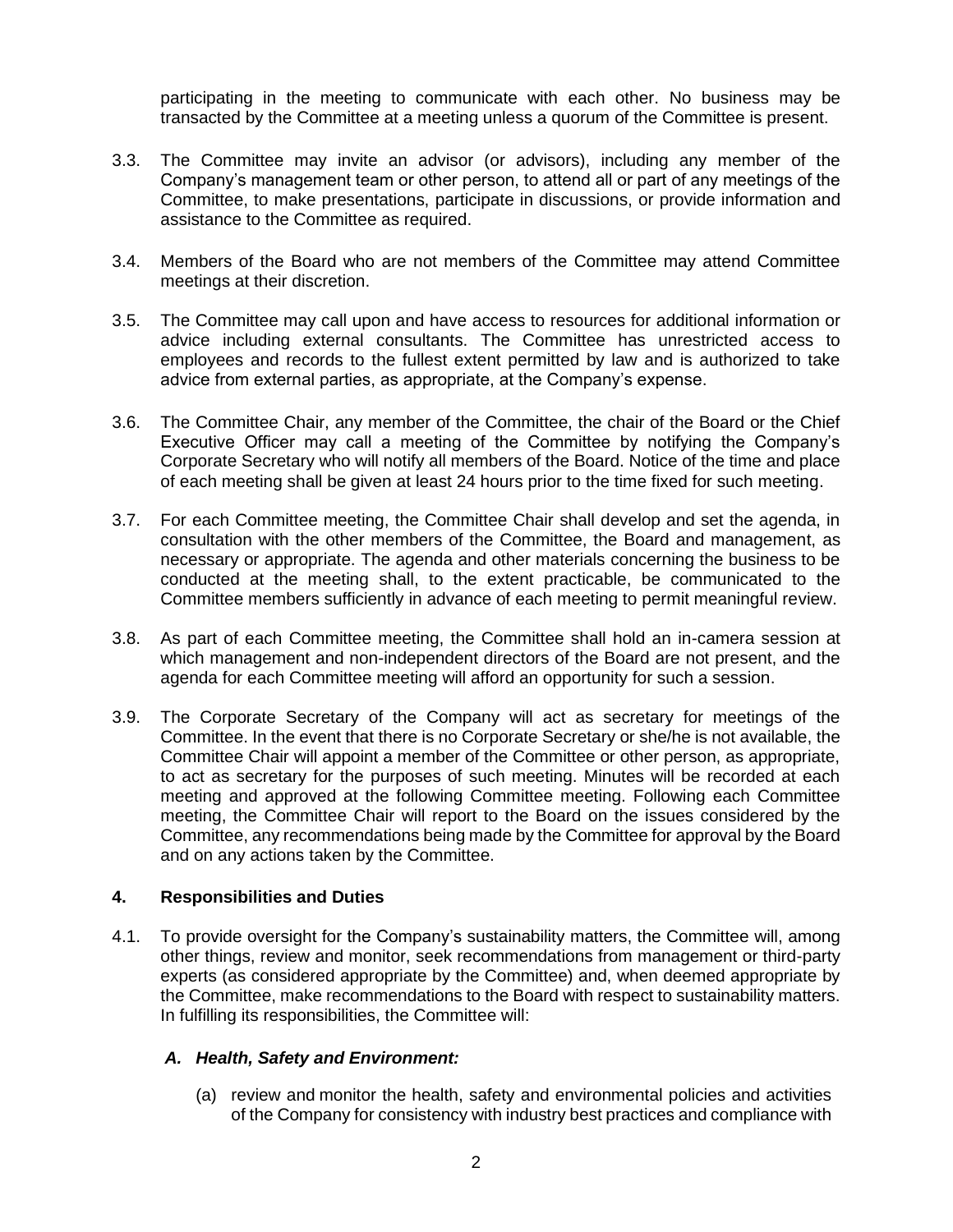applicable laws and legislation;

- (b) review and assess emerging trends, risks and activities related to climate change impacts, specifically energy use, greenhouse gas emissions and water management;
- (c) review quarterly and annual health, safety and environmental performance;
- (d) encourage, support, assist and guide management, as may be requested from time to time, in developing short- and long-term practices that achieve the principles set out in the health, safety and environmental policies;
- (e) review health, safety and environmental responses to compliance issues and incidents to determine that the Company has been diligent and is taking necessary action in respect of those matters;
- (f) investigate, or cause to be investigated, material health, safety and environmental performance issues;
- (g) review results of health, safety and environmental audits and management's activities to maintain appropriate health, safety and environmental controls; and
- (h) verify that management has identified the principal areas of health, safety and environmental risks; monitor management's risk management processes to address these risks; and review the sufficiency of resources available for carrying out the recommended actions and activities.

### *B. Corporate Social Responsibility:*

- (a) encourage, support, assist and guide management, as may by requested from time to time, to develop and implement corporate social responsibility policies and programs in communities where the Company conducts its business, and that such policies and programs are consistent with industry best practices;
- (b) review and monitor reports from management on the Company's corporate social responsibility programs, including significant sustainable development and community relations policies and procedures;
- (c) verify that management has identified the principal areas of social risks; monitor management's risk management processes to address these risks; and review the sufficiency of resources available for carrying out the recommended actions and activities;
- (d) review and monitor potential human rights issues and regularly assess the adequacy of the Company's policies and procedures to uphold those rights;
- (e) monitor trends and review current and emerging issues in the corporate social responsibility field, and evaluate their impact on the Company; and
- (f) review reports from management to assess the effectiveness and performance of the Company's corporate social responsibility program.

## *C. General Matters:*

(a) review the proposed public disclosure of all health, safety, environmental and social responsibility matters, and make recommendations to the Board for approval;